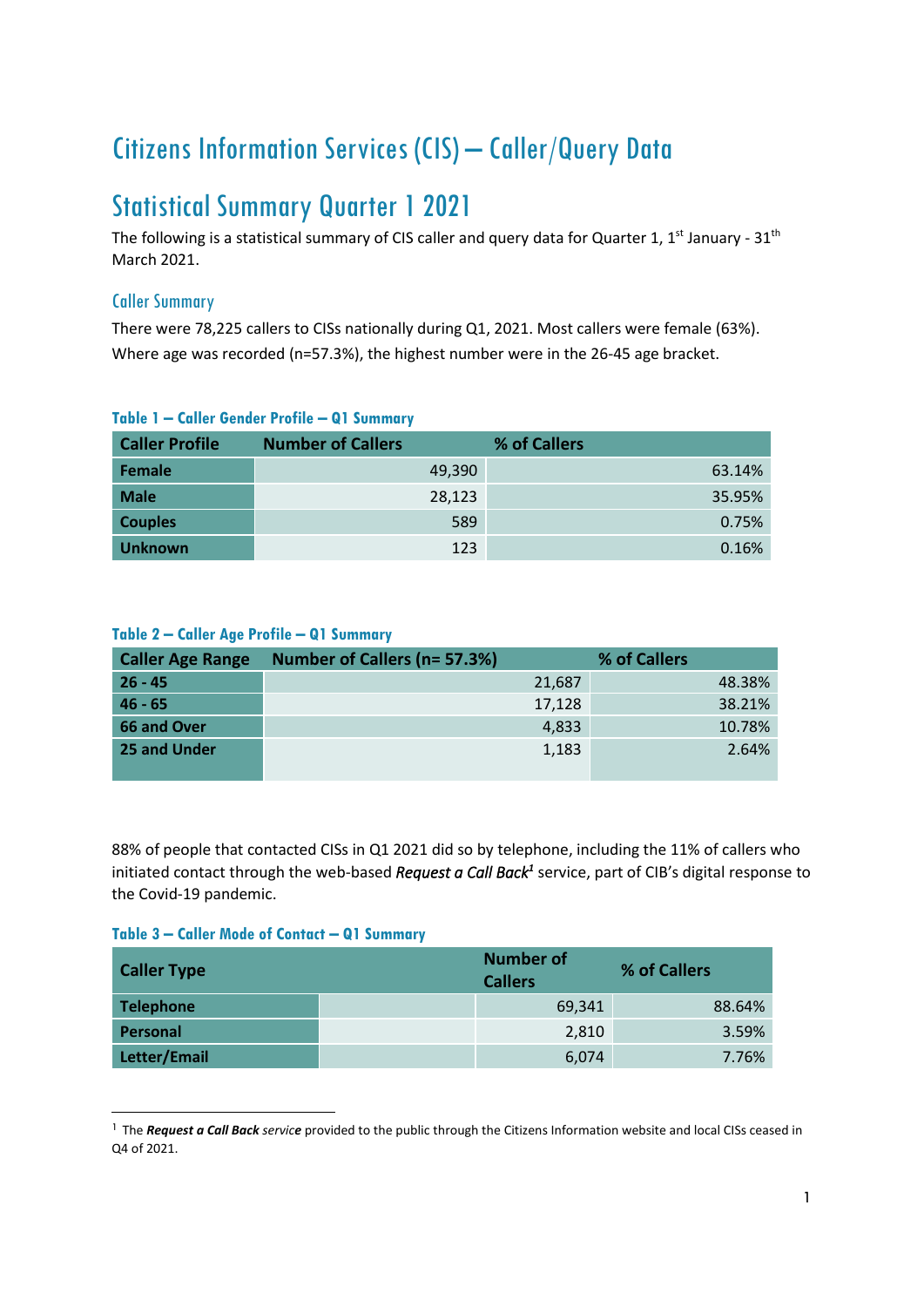#### **Query Summary**

Services dealt with **170, 800** queries during Q1, 2021. There were 2.18 queries *per* caller compared with 2.08 in Q4, 2020. Of the 170, 800 queries recorded by CISs, most were about Social Welfare rights and entitlements (72,067 queries) followed by Housing (15,382) and Employment (15,315).

The following tables set out the data in relation to the range of queries received from the public. Table 4, below, sets out the number of queries received across high-level category areas. Table 5, provides a breakdown on the single payments and schemes emerging with the highest number of queries overall.

#### **Table 4 - Query Profile Q1 High-level**

| <b>Query Category</b>                  | # of Queries | % of all<br><b>Queries</b> |
|----------------------------------------|--------------|----------------------------|
| <b>Social Welfare</b>                  | 72,067       | 42.19%                     |
| <b>Housing</b>                         | 15,382       | 9.01%                      |
| <b>Employment</b>                      | 15,315       | 8.97%                      |
| Covid-19                               | 13,440       | 7.87%                      |
| <b>Money and Tax</b>                   | 10,003       | 5.86%                      |
| <b>Health</b>                          | 9,598        | 5.62%                      |
| Local                                  | 6,354        | 3.72%                      |
| <b>Moving Country</b>                  | 5,545        | 3.25%                      |
| <b>Birth, Family and Relationships</b> | 5,488        | 3.21%                      |
| <b>Justice</b>                         | 4,916        | 2.88%                      |
| <b>Travel and Recreation</b>           | 4,231        | 2.48%                      |
| <b>Consumer Affairs</b>                | 2944         | 1.72%                      |
| <b>Education and Training</b>          | 2673         | 1.56%                      |
| <b>Death and Bereavement</b>           | 1440         | 0.84%                      |
| <b>Government in Ireland</b>           | 897          | 0.53%                      |
| <b>Environment</b>                     | 507          | 0.30%                      |
|                                        | 170,800      | 100%                       |

## **Table 5 - Top-Ten Single Payments or Schemes, Q1 2021**

|                         | Top Ten Single Payment or Schemes Q1, 2021                 |                                                       |                        |                              |  |  |
|-------------------------|------------------------------------------------------------|-------------------------------------------------------|------------------------|------------------------------|--|--|
|                         | Category                                                   | <b>Single Payment or</b><br><b>Scheme</b>             | # of<br><b>Queries</b> | % of Total<br><b>Queries</b> |  |  |
| $\mathbf{1}$            | Social Welfare -<br>Older and Retired<br>People            | State Pension/<br>Contributory                        | 6,073                  | 3.56%                        |  |  |
| $\overline{2}$          | Covid-19 - Social<br><b>Welfare Payments</b>               | Pandemic Unemployment<br>Payment (PUP)                | 5,883                  | 3.44%                        |  |  |
| $\overline{\mathbf{3}}$ | <b>Health -Medical Card</b>                                | <b>Medical Card</b>                                   | 5,418                  | 3.17%                        |  |  |
| $\overline{a}$          | Social Welfare -<br>Carers                                 | Carer's Allowance                                     | 5,074                  | 2.97%                        |  |  |
| 5                       | Social Welfare<br>Disability & Illness                     | <b>Disability Allowance</b>                           | 4,369                  | 2.56%                        |  |  |
| 6                       | Social Welfare -<br><b>Unemployed People</b>               | Jobseeker's Allowance                                 | 3,944                  | 2.31%                        |  |  |
| $\overline{7}$          | Employment -<br><b>Employment Rights</b><br>and Conditions | Leave and Holidays                                    | 3,676                  | 2.15%                        |  |  |
| 8                       | Housing - Local<br><b>Authority and Social</b><br>Housing  | Applying for Local<br><b>Authority/Social Housing</b> | 3,583                  | 2.10%                        |  |  |
| 9                       | Social Welfare -<br><b>Unemployed People</b>               | Jobseeker's Benefit                                   | 3,475                  | 2.03%                        |  |  |
| 10                      | Social Welfare<br>Disability & Illness                     | <b>Illness Benefit</b>                                | 3,340                  | 1.96%                        |  |  |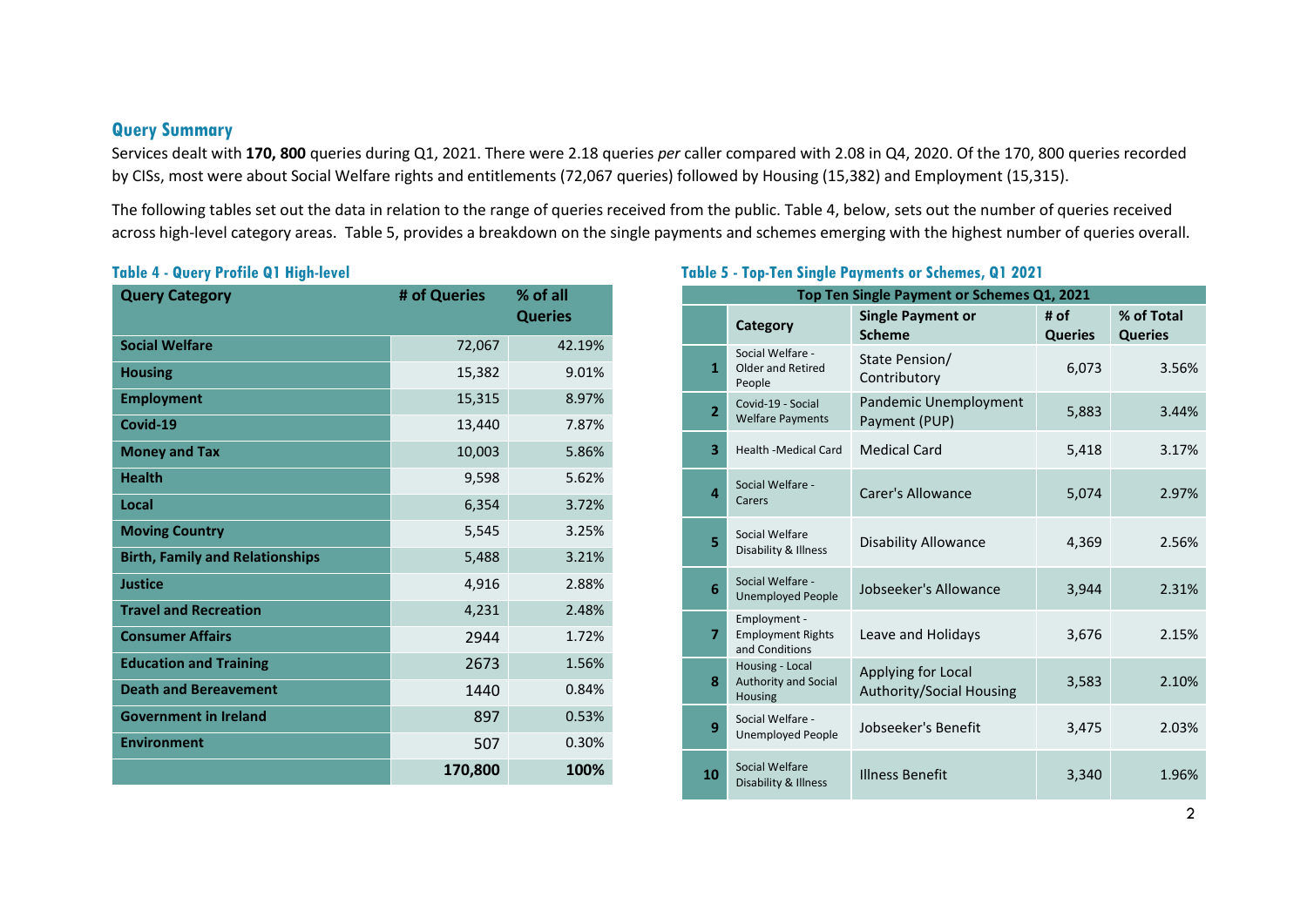**Table 6** sets out the Social Welfare query dataset for Quarter 1, 2021.

Query sub-categories are presented in thematic form, as recorded by CISs. The percentages in the right hand column represent the percentage of queries for that sub-category of data collection i.e. the Disability Allowance percentage represents the queries recorded as a percentage of the *Disability and Illness* sub-category.

| <b>Category</b>       | Sub-category             | Q1, 2021 Sub-category Breakdown               | # of<br><b>Queries</b> | % of Social<br><b>Welfare Sub-</b><br>category |
|-----------------------|--------------------------|-----------------------------------------------|------------------------|------------------------------------------------|
|                       |                          | <b>Disability and Illness</b>                 |                        |                                                |
| <b>Social Welfare</b> | Disability and Illness   | <b>Disability Allowance</b>                   | 4369                   | 40.26%                                         |
| <b>Social Welfare</b> | Disability and Illness   | <b>Illness Benefit</b>                        | 3340                   | 30.78%                                         |
| <b>Social Welfare</b> | Disability and Illness   | <b>Invalidity Pension</b>                     | 2300                   | 21.20%                                         |
| <b>Social Welfare</b> | Disability and Illness   | <b>Partial Capacity Benefit</b>               | 420                    | 3.87%                                          |
| <b>Social Welfare</b> | Disability and Illness   | <b>Injury Benefit</b>                         | 160                    | 1.47%                                          |
| <b>Social Welfare</b> | Disability and Illness   | <b>Other Payment (Blind Pension/Other)</b>    | 133                    | 1.23%                                          |
| <b>Social Welfare</b> | Disability and Illness   | <b>Occupational Injuries Benefit Scheme</b>   | 129                    | 1.19%                                          |
|                       |                          | <b>Total</b>                                  | 10,851                 | 100.00%                                        |
|                       |                          | <b>Older and Retired People</b>               |                        |                                                |
| <b>Social Welfare</b> | Older and Retired People | <b>State Pension/Contributory</b>             | 6073                   | 63.97%                                         |
| <b>Social Welfare</b> | Older and Retired People | <b>State Pension/Non Contributory Pension</b> | 2224                   | 23.43%                                         |
| <b>Social Welfare</b> | Older and Retired People | <b>Qualified Adults</b>                       | 548                    | 5.77%                                          |
| <b>Social Welfare</b> | Older and Retired People | Payment for people who retire at 65           | 282                    | 2.97%                                          |
| <b>Social Welfare</b> | Older and Retired People | <b>UK Pensions/Brexit</b>                     | 230                    | 2.42%                                          |
| <b>Social Welfare</b> | Older and Retired People | <b>EU/International Pensions</b>              | 137                    | 1.44%                                          |
|                       |                          | <b>Total</b>                                  | 9,494                  | 100.00%                                        |
|                       |                          | <b>Families and Children</b>                  |                        |                                                |

#### **Table 6 – Social Welfare Query Breakdown, Q1 2021**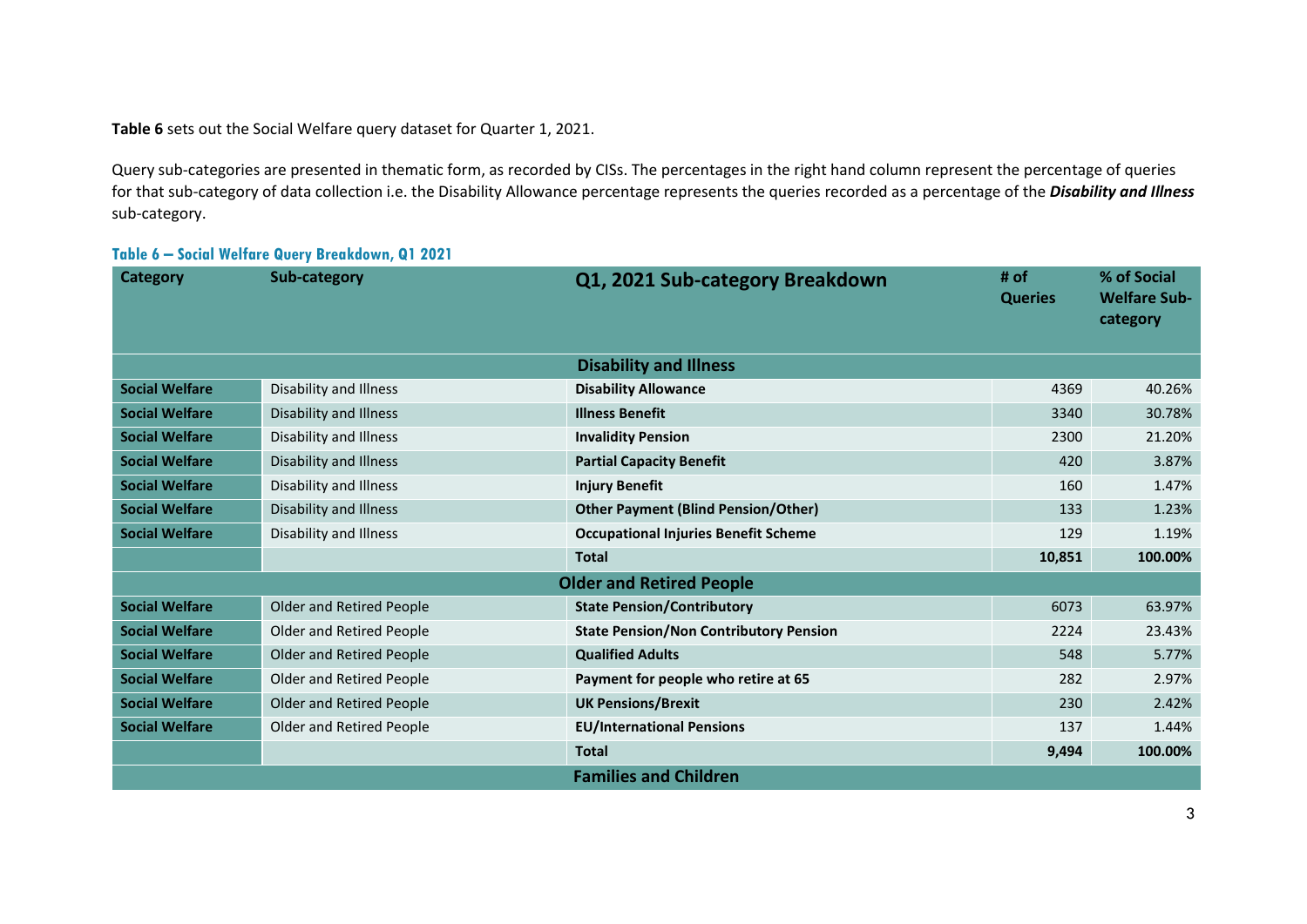| <b>Category</b>       | Sub-category                         | Q1, 2021 Sub-category Breakdown                                  | # of<br><b>Queries</b> | % of Social<br><b>Welfare Sub-</b><br>category |
|-----------------------|--------------------------------------|------------------------------------------------------------------|------------------------|------------------------------------------------|
| <b>Social Welfare</b> | <b>Families and Children</b>         | <b>Working Family Payment (WFP) formerly FIS</b>                 | 2563                   | 28.33%                                         |
| <b>Social Welfare</b> | <b>Families and Children</b>         | <b>One Parent Family Payment (OFP)</b>                           | 1829                   | 20.21%                                         |
| <b>Social Welfare</b> | <b>Families and Children</b>         | <b>Maternity/ Adoptive Benefit</b>                               | 1227                   | 13.56%                                         |
| <b>Social Welfare</b> | <b>Families and Children</b>         | <b>Child Benefit</b>                                             | 905                    | 10.00%                                         |
| <b>Social Welfare</b> | <b>Families and Children</b>         | Increase for a Qualified Adult (IQA)                             | 726                    | 8.02%                                          |
| <b>Social Welfare</b> | <b>Families and Children</b>         | <b>Parent's Benefit</b>                                          | 653                    | 7.22%                                          |
| <b>Social Welfare</b> | <b>Families and Children</b>         | Increase for a Qualified Child (IQC)                             | 506                    | 5.59%                                          |
| <b>Social Welfare</b> | <b>Families and Children</b>         | <b>Paternity Benefit</b>                                         | 361                    | 3.99%                                          |
| <b>Social Welfare</b> | <b>Families and Children</b>         | <b>Back to Work Family Dividend</b>                              | 138                    | 1.53%                                          |
| <b>Social Welfare</b> | <b>Families and Children</b>         | <b>Back to School Clothing &amp; Footwear Allowance (BTSCFA)</b> | 70                     | 0.77%                                          |
| <b>Social Welfare</b> | <b>Families and Children</b>         | <b>Health and Safety Benefit</b>                                 | 39                     | 0.43%                                          |
| <b>Social Welfare</b> | Families and Children                | <b>Deserted Wife's Benefit</b>                                   | 26                     | 0.29%                                          |
| <b>Social Welfare</b> | <b>Families and Children</b>         | <b>Deserted Wife's Allowance</b>                                 | 5                      | 0.06%                                          |
|                       |                                      | <b>Total</b>                                                     | 9,048                  | 100.00%                                        |
|                       |                                      | <b>Unemployed People</b>                                         |                        |                                                |
| <b>Social Welfare</b> | <b>Unemployed People</b>             | Jobseeker's Allowance                                            | 3944                   | 45.15%                                         |
| <b>Social Welfare</b> | <b>Unemployed People</b>             | <b>Jobseeker's Benefit</b>                                       | 3475                   | 39.78%                                         |
| <b>Social Welfare</b> | <b>Unemployed People</b>             | <b>Social Welfare Payments and Work</b>                          | 880                    | 10.07%                                         |
| <b>Social Welfare</b> | <b>Unemployed People</b>             | <b>Jobseeker's Transitional Payment</b>                          | 385                    | 4.41%                                          |
| <b>Social Welfare</b> | <b>Unemployed People</b>             | Unemployed following self-employment                             | 51                     | 0.58%                                          |
|                       |                                      | <b>Total</b>                                                     | 8,735                  | 100.00%                                        |
|                       |                                      | <b>Extra Social Welfare Benefits</b>                             |                        |                                                |
| <b>Social Welfare</b> | <b>Extra Social Welfare Benefits</b> | <b>Household Benefits Package</b>                                | 3068                   | 37.68%                                         |
| <b>Social Welfare</b> | <b>Extra Social Welfare Benefits</b> | <b>Fuel Allowance</b>                                            | 2567                   | 31.52%                                         |
| <b>Social Welfare</b> | <b>Extra Social Welfare Benefits</b> | <b>Living Alone Increase</b>                                     | 1082                   | 13.29%                                         |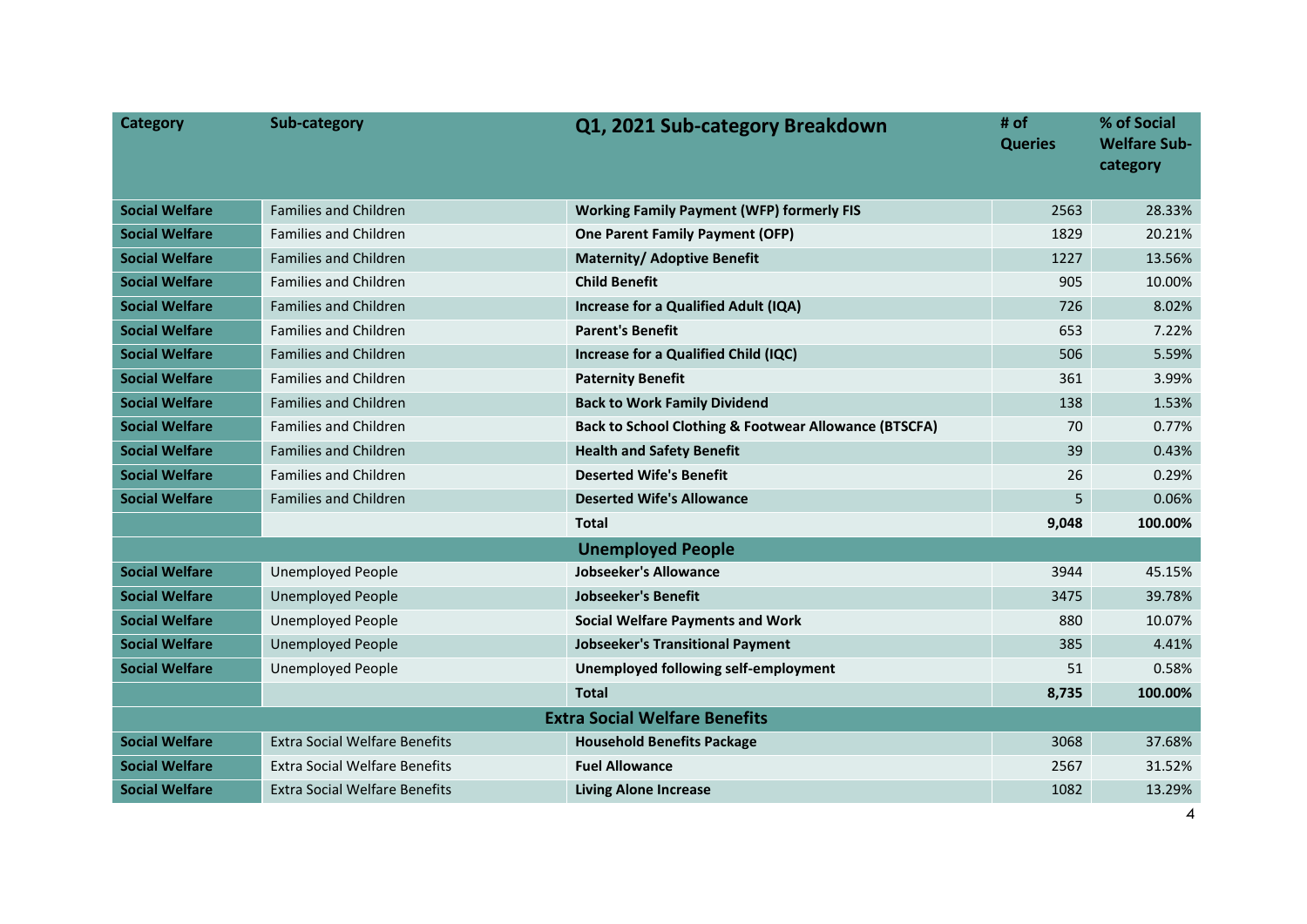| <b>Category</b>       | Sub-category                         | Q1, 2021 Sub-category Breakdown                   | # of<br><b>Queries</b> | % of Social<br><b>Welfare Sub-</b><br>category |  |
|-----------------------|--------------------------------------|---------------------------------------------------|------------------------|------------------------------------------------|--|
| <b>Social Welfare</b> | <b>Extra Social Welfare Benefits</b> | Free Travel (Travel Card, Companion Card, etc.)   | 1048                   | 12.87%                                         |  |
| <b>Social Welfare</b> | <b>Extra Social Welfare Benefits</b> | <b>Telephone Support Allowance</b>                | 290                    | 3.56%                                          |  |
| <b>Social Welfare</b> | <b>Extra Social Welfare Benefits</b> | <b>Treatment Benefits</b>                         | 78                     | 0.96%                                          |  |
| <b>Social Welfare</b> | <b>Extra Social Welfare Benefits</b> | <b>Christmas Bonus</b>                            | 10                     | 0.12%                                          |  |
|                       |                                      | <b>Total</b>                                      | 8,143                  | 100.00%                                        |  |
|                       |                                      | <b>Carers</b>                                     |                        |                                                |  |
| <b>Social Welfare</b> | Carers                               | <b>Carer's Allowance</b>                          | 5074                   | 66.13%                                         |  |
| <b>Social Welfare</b> | Carers                               | <b>Carer's Benefit</b>                            | 1039                   | 13.54%                                         |  |
| <b>Social Welfare</b> | Carers                               | <b>Carer's Support Grant (Respite Care Grant)</b> | 783                    | 10.20%                                         |  |
| <b>Social Welfare</b> | Carers                               | <b>Domiciliary Care Allowance (DCA)</b>           | 777                    | 10.13%                                         |  |
|                       |                                      | <b>Total</b>                                      | 7,673                  | 100.00%                                        |  |
|                       |                                      | <b>Social Insurance (PRSI)</b>                    |                        |                                                |  |
| <b>Social Welfare</b> | Social Insurance (PRSI)              | <b>PRSI Records/Paid Contributions</b>            | 2142                   | 43.92%                                         |  |
| <b>Social Welfare</b> | Social Insurance (PRSI)              | <b>PPS Number</b>                                 | 732                    | 15.01%                                         |  |
| <b>Social Welfare</b> | Social Insurance (PRSI)              | <b>Credited Contributions</b>                     | 620                    | 12.71%                                         |  |
| <b>Social Welfare</b> | Social Insurance (PRSI)              | <b>PRSI Classes</b>                               | 426                    | 8.73%                                          |  |
| <b>Social Welfare</b> | Social Insurance (PRSI)              | <b>Voluntary Contributions</b>                    | 301                    | 6.17%                                          |  |
| <b>Social Welfare</b> | Social Insurance (PRSI)              | <b>Other</b>                                      | 278                    | 5.70%                                          |  |
| <b>Social Welfare</b> | Social Insurance (PRSI)              | <b>Homemakers Scheme</b>                          | 261                    | 5.35%                                          |  |
| <b>Social Welfare</b> | Social Insurance (PRSI)              | <b>Employer's PRSI</b>                            | 117                    | 2.40%                                          |  |
|                       |                                      | <b>Total</b>                                      | 4,877                  | 100.00%                                        |  |
|                       | <b>Supplementary Welfare Schemes</b> |                                                   |                        |                                                |  |
| <b>Social Welfare</b> | <b>Supplementary Welfare Schemes</b> | <b>Basic Supplementary Welfare Allowance</b>      | 2120                   | 44.27%                                         |  |
| <b>Social Welfare</b> | <b>Supplementary Welfare Schemes</b> | <b>Rent Supplement (RS)</b>                       | 1338                   | 27.94%                                         |  |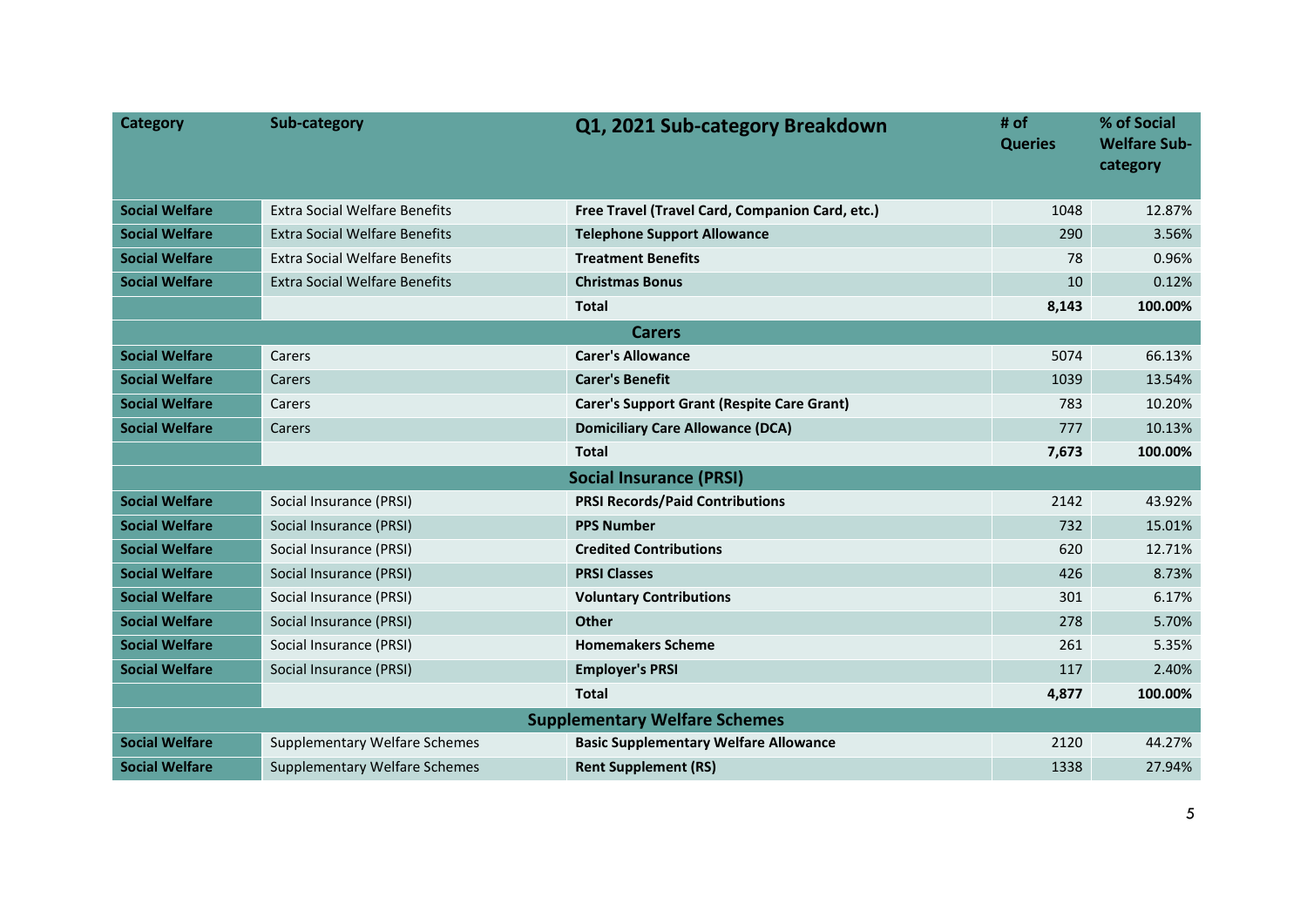| <b>Category</b>       | Sub-category                               | Q1, 2021 Sub-category Breakdown                   | # of<br><b>Queries</b> | % of Social<br><b>Welfare Sub-</b><br>category |
|-----------------------|--------------------------------------------|---------------------------------------------------|------------------------|------------------------------------------------|
| <b>Social Welfare</b> | <b>Supplementary Welfare Schemes</b>       | <b>Exceptional/urgent needs payment</b>           | 1287                   | 26.87%                                         |
| <b>Social Welfare</b> | <b>Supplementary Welfare Schemes</b>       | <b>Diet/Heating Supplement</b>                    | 33                     | $0.69\%$                                       |
| <b>Social Welfare</b> | Supplementary Welfare Schemes              | <b>Mortgage Interest Supplement (MIS)</b>         | 11                     | 0.23%                                          |
|                       |                                            | <b>Total</b>                                      | 4,789                  | 100.00%                                        |
|                       |                                            | <b>Social Welfare Miscellaneous</b>               |                        |                                                |
| <b>Social Welfare</b> | Social Welfare Miscellaneous               | <b>Other</b>                                      | 1483                   | 33.05%                                         |
| <b>Social Welfare</b> | Social Welfare Miscellaneous               | <b>Means Tests</b>                                | 980                    | 21.84%                                         |
| <b>Social Welfare</b> | Social Welfare Miscellaneous               | <b>Public Services Card</b>                       | 848                    | 18.90%                                         |
| <b>Social Welfare</b> | Social Welfare Miscellaneous               | <b>Habitual Residence Condition</b>               | 440                    | 9.81%                                          |
| <b>Social Welfare</b> | Social Welfare Miscellaneous               | MyWelfare.ie                                      | 353                    | 7.87%                                          |
| <b>Social Welfare</b> | Social Welfare Miscellaneous               | Overpayments                                      | 185                    | 4.12%                                          |
| <b>Social Welfare</b> | Social Welfare Miscellaneous               | <b>EU Contributions and Entitlements</b>          | 89                     | 1.98%                                          |
| <b>Social Welfare</b> | Social Welfare Miscellaneous               | <b>UK Entitlements/Brexit</b>                     | 86                     | 1.92%                                          |
| <b>Social Welfare</b> | Social Welfare Miscellaneous               | <b>Late Claims</b>                                | 21                     | 0.47%                                          |
| <b>Social Welfare</b> | Social Welfare Miscellaneous               | <b>Insolvency Payments Scheme</b>                 | 2                      | 0.04%                                          |
|                       |                                            | <b>Total</b>                                      | 4,487                  | 100.00%                                        |
|                       |                                            | <b>Activation Schemes, Education and Training</b> |                        |                                                |
| <b>Social Welfare</b> | Activation Schemes, Education and Training | <b>Back to Education Allowance (BTEA)</b>         | 782                    | 46.49%                                         |
| <b>Social Welfare</b> | Activation Schemes, Education and Training | <b>Back to Work Enterprise Allowance (BTWEA)</b>  | 365                    | 21.70%                                         |
| <b>Social Welfare</b> | Activation Schemes, Education and Training | <b>Community Employment (CE)</b>                  | 316                    | 18.79%                                         |
| <b>Social Welfare</b> | Activation Schemes, Education and Training | JobPath - Seetec/Turas Nua                        | 45                     | 2.68%                                          |
| <b>Social Welfare</b> | Activation Schemes, Education and Training | <b>Short-Term Enterprise Allowance</b>            | 40                     | 2.38%                                          |
| <b>Social Welfare</b> | Activation Schemes, Education and Training | <b>Part-time Education Option (PTEO)</b>          | 38                     | 2.26%                                          |
| <b>Social Welfare</b> | Activation Schemes, Education and Training | <b>Rural Social Scheme</b>                        | 27                     | 1.61%                                          |
| <b>Social Welfare</b> | Activation Schemes, Education and Training | Part-Time Job Incentive Scheme (PTJI)             | 23                     | 1.37%                                          |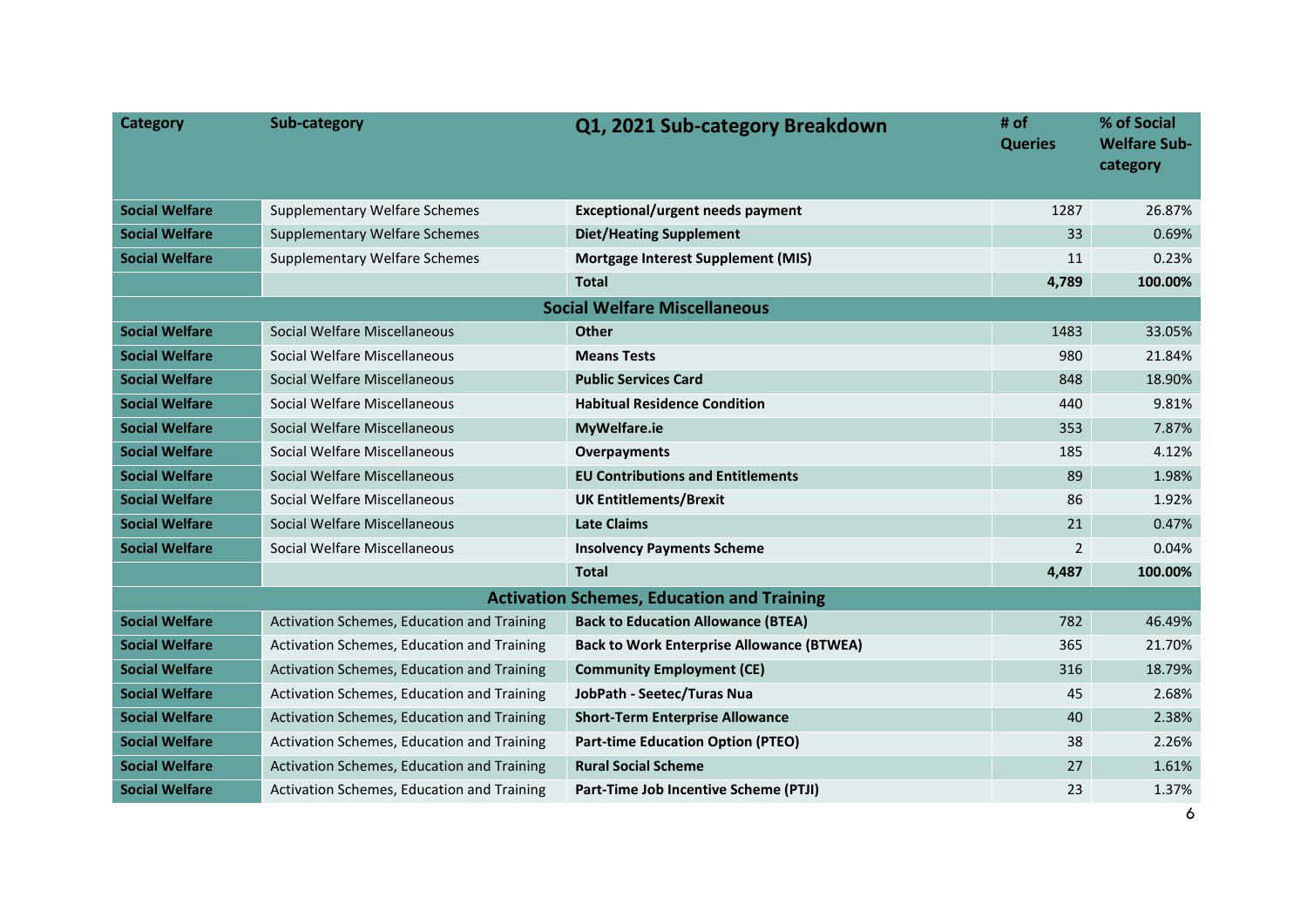| <b>Category</b>       | Sub-category                               | Q1, 2021 Sub-category Breakdown                                                  | # of<br><b>Queries</b> | % of Social<br><b>Welfare Sub-</b><br>category |
|-----------------------|--------------------------------------------|----------------------------------------------------------------------------------|------------------------|------------------------------------------------|
| <b>Social Welfare</b> | Activation Schemes, Education and Training | Tús                                                                              | 22                     | 1.31%                                          |
| <b>Social Welfare</b> | Activation Schemes, Education and Training | <b>JobsPlus</b>                                                                  | 19                     | 1.13%                                          |
| <b>Social Welfare</b> | Activation Schemes, Education and Training | Gateway                                                                          | 3                      | 0.18%                                          |
| <b>Social Welfare</b> | Activation Schemes, Education and Training | JobBridge/ First Steps - Youth Internship                                        | $\overline{2}$         | 0.12%                                          |
|                       |                                            | <b>Total</b>                                                                     | 1,682                  | 100.00%                                        |
|                       |                                            | <b>Death Related Benefits</b>                                                    |                        |                                                |
| <b>Social Welfare</b> | Death Related Benefits                     | Widow/Widower/Surviving Civil Partner's Pension (Contrib.<br>/Non-Contributory). | 783                    | 67.04%                                         |
| <b>Social Welfare</b> | Death Related Benefits                     | <b>Help with Funeral Costs</b>                                                   | 165                    | 14.13%                                         |
| <b>Social Welfare</b> | <b>Death Related Benefits</b>              | Widow/Widower/Surviving Civil Partner Grant                                      | 158                    | 13.53%                                         |
| <b>Social Welfare</b> | Death Related Benefits                     | <b>Guardian's Payment</b>                                                        | 57                     | 4.88%                                          |
| <b>Social Welfare</b> | <b>Death Related Benefits</b>              | Special Funeral Grant (Occ. Injuries Scheme only)                                | 5                      | 0.43%                                          |
|                       |                                            | <b>Total</b>                                                                     | 1,168                  | 100.00%                                        |
|                       |                                            | <b>Social Welfare Appeals</b>                                                    |                        |                                                |
| <b>Social Welfare</b> | Appeals                                    | <b>Disability Allowance</b>                                                      | 247                    | 26.22%                                         |
| <b>Social Welfare</b> | Appeals                                    | <b>Invalidity Pension</b>                                                        | 177                    | 18.79%                                         |
| <b>Social Welfare</b> | Appeals                                    | <b>Carer's Allowance/Benefit</b>                                                 | 135                    | 14.33%                                         |
| <b>Social Welfare</b> | Appeals                                    | <b>Other</b>                                                                     | 116                    | 12.31%                                         |
| <b>Social Welfare</b> | Appeals                                    | <b>Jobseeker's Allowance</b>                                                     | 57                     | 6.05%                                          |
| <b>Social Welfare</b> | Appeals                                    | <b>Domiciliary Care Allowance</b>                                                | 43                     | 4.56%                                          |
| <b>Social Welfare</b> | Appeals                                    | <b>Supplementary Welfare Allowance</b>                                           | 41                     | 4.35%                                          |
| <b>Social Welfare</b> | Appeals                                    | <b>Working Family Payment (WFP)</b>                                              | 30                     | 3.18%                                          |
| <b>Social Welfare</b> | Appeals                                    | <b>Child Benefit</b>                                                             | 20                     | 2.12%                                          |
| <b>Social Welfare</b> | Appeals                                    | <b>One Parent Family Payment (OFP)</b>                                           | 18                     | 1.91%                                          |
| <b>Social Welfare</b> | Appeals                                    | <b>State Pension (Contributory)</b>                                              | 17                     | 1.80%                                          |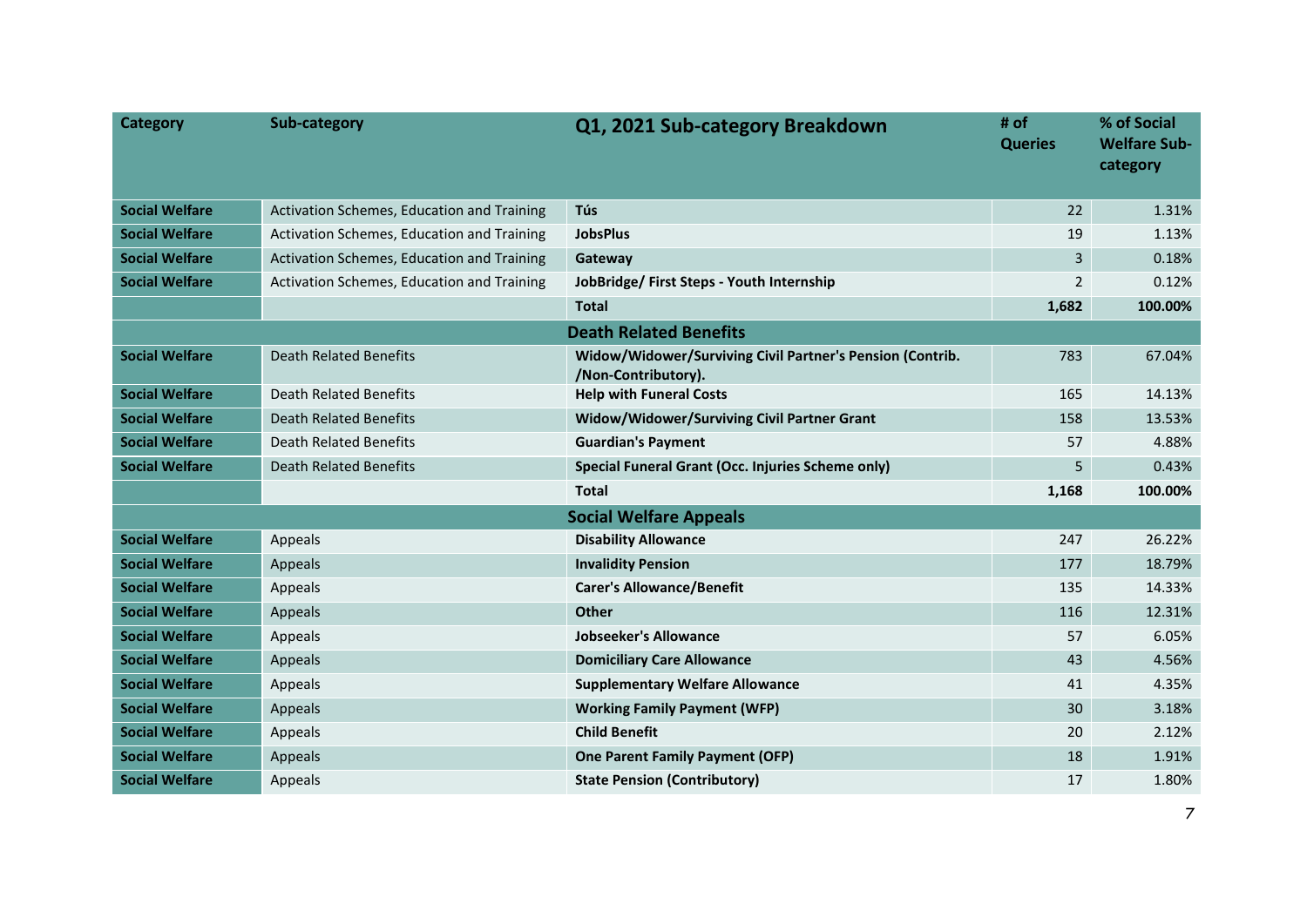| <b>Category</b>       | Sub-category   | Q1, 2021 Sub-category Breakdown               | # of<br><b>Queries</b> | % of Social<br><b>Welfare Sub-</b><br>category |
|-----------------------|----------------|-----------------------------------------------|------------------------|------------------------------------------------|
| <b>Social Welfare</b> | Appeals        | <b>State Pension (Non-Contributory)</b>       | 14                     | 1.49%                                          |
| <b>Social Welfare</b> | Appeals        | <b>Jobseeker's Benefit</b>                    | 10                     | 1.06%                                          |
| <b>Social Welfare</b> | Appeals        | <b>Illness Benefit</b>                        | 9                      | 0.96%                                          |
| <b>Social Welfare</b> | Appeals        | Widow/Widower/surviving Civil Partner Pension | 5                      | 0.53%                                          |
| <b>Social Welfare</b> | Appeals        | <b>Carer's Support Grant</b>                  | 3                      | 0.32%                                          |
|                       |                | <b>Total</b>                                  | 942                    | 100.00%                                        |
|                       |                | <b>Social Welfare and Farmers</b>             |                        |                                                |
| <b>Social Welfare</b> | <b>Farmers</b> | <b>Farm Assist</b>                            | 159                    | 89.33%                                         |
| <b>Social Welfare</b> | <b>Farmers</b> | Other                                         | 19                     | 10.67%                                         |
|                       |                | <b>Total</b>                                  | 178                    | 100.00%                                        |
|                       |                | <b>Total Social Welfare Queries</b>           | 72,067                 | 100.00%                                        |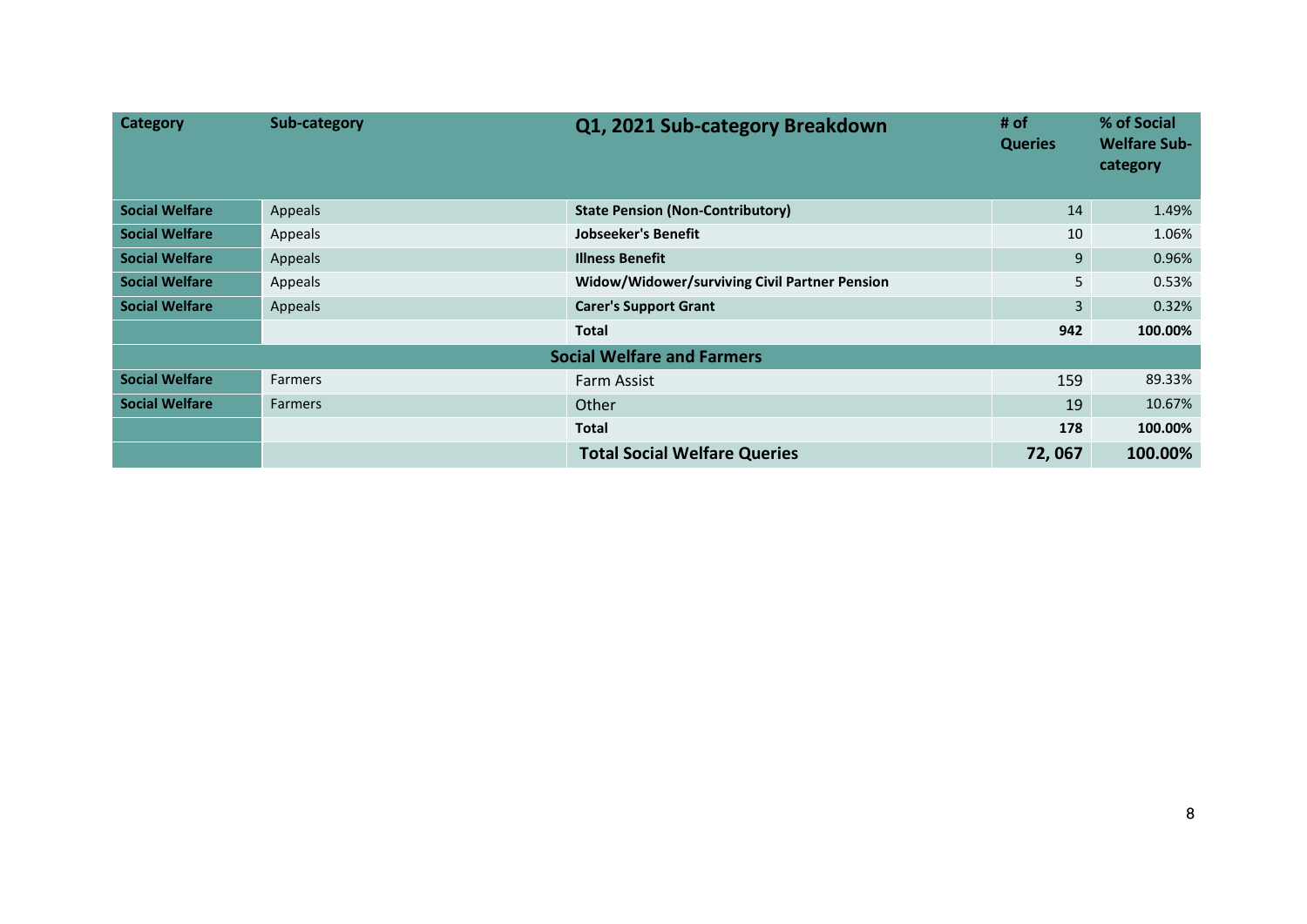**Table 7** sets out the Housing query dataset for Quarter 3, 2021. Query sub-categories are presented in thematic form, as recorded by CISs. The percentages in the right hand column represent the percentage of queries for that sub-category of data collection i.e. the Housing Assistance Payment (HAP) percentage represents the number of HAP queries recorded as a percentage of the *Local Authority and Social Housing* sub-category.

#### **Table 7 – Housing Query Breakdown, Q1 2021**

| Category       | Sub-category                                  | Q1, 2021 Sub-category Breakdown             | # of Queries | % of Housing<br>Sub-category |
|----------------|-----------------------------------------------|---------------------------------------------|--------------|------------------------------|
|                |                                               | <b>Local Authority and Social Housing</b>   |              |                              |
| <b>Housing</b> | Local Authority and Social Housing            | Applying for Local Authority/Social Housing | 3583         | 43.38%                       |
| <b>Housing</b> | Local Authority and Social Housing            | <b>Housing Assistance Payment (HAP)</b>     | 2880         | 34.87%                       |
| <b>Housing</b> | Local Authority and Social Housing            | Other                                       | 674          | 8.16%                        |
| <b>Housing</b> | Local Authority and Social Housing            | <b>Differential Rent</b>                    | 401          | 4.85%                        |
| <b>Housing</b> | Local Authority and Social Housing            | <b>LA Transfers</b>                         | 223          | 2.70%                        |
| <b>Housing</b> | Local Authority and Social Housing            | <b>Standards/Repairs</b>                    | 152          | 1.84%                        |
| <b>Housing</b> | Local Authority and Social Housing            | <b>Rental Accommodation Scheme (RAS)</b>    | 114          | 1.38%                        |
| <b>Housing</b> | Local Authority and Social Housing            | <b>Notice/Eviction/Disputes</b>             | 96           | 1.16%                        |
| <b>Housing</b> | Local Authority and Social Housing            | <b>Rent Arrears/Rent Problems</b>           | 73           | 0.88%                        |
| <b>Housing</b> | Local Authority and Social Housing            | <b>Tenant Purchase (Incremental Scheme)</b> | 64           | 0.77%                        |
|                |                                               | <b>Total</b>                                | 8,260        | 100.00%                      |
|                |                                               | <b>Renting a Home</b>                       |              |                              |
| <b>Housing</b> | Renting a Home (Private Rental Accommodation) | <b>Notice/Eviction/Disputes</b>             | 563          | 22.04%                       |
| <b>Housing</b> | Renting a Home (Private Rental Accommodation) | <b>Tenant's Rights and Obligations</b>      | 501          | 19.62%                       |
| <b>Housing</b> | Renting a Home (Private Rental Accommodation) | <b>Landlords Rights &amp; Obligations</b>   | 485          | 18.99%                       |
| <b>Housing</b> | Renting a Home (Private Rental Accommodation) | <b>RTB (Residential Tenancies Board)</b>    | 368          | 14.41%                       |
| <b>Housing</b> | Renting a Home (Private Rental Accommodation) | <b>Standards/Repairs</b>                    | 184          | 7.20%                        |
| <b>Housing</b> | Renting a Home (Private Rental Accommodation) | <b>Rent Review</b>                          | 169          | 6.62%                        |
| <b>Housing</b> | Renting a Home (Private Rental Accommodation) | <b>Rent Arrears/Rent Problems</b>           | 147          | 5.76%                        |
| <b>Housing</b> | Renting a Home (Private Rental Accommodation) | <b>Deposit Retention</b>                    | 137          | 5.36%                        |
|                |                                               | <b>Total</b>                                | 2,554        | 100.00%                      |
|                |                                               | <b>Housing Grants and Schemes</b>           |              |                              |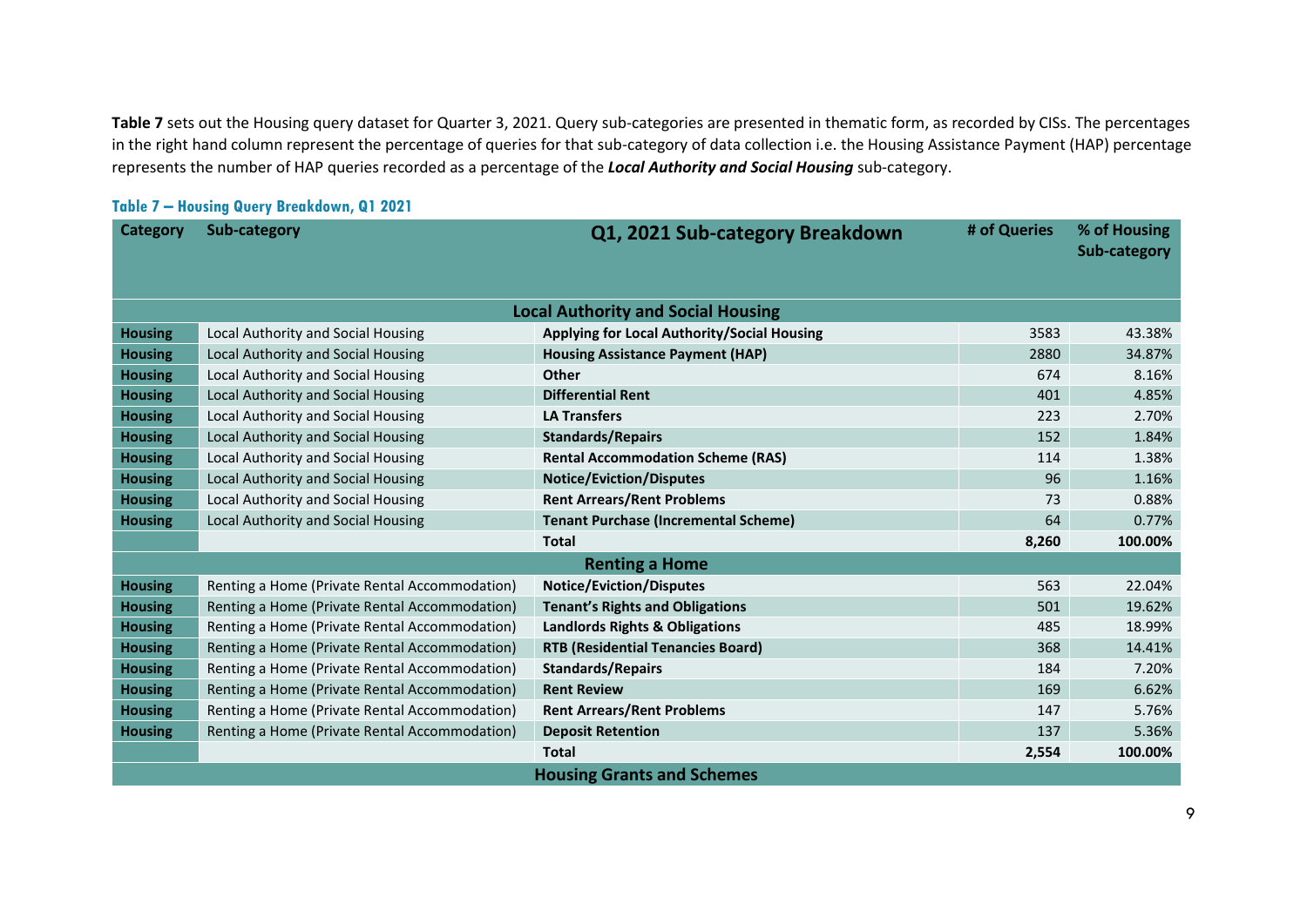| <b>Category</b>                        | Sub-category                      | Q1, 2021 Sub-category Breakdown        | # of Queries | % of Housing<br>Sub-category |  |  |  |
|----------------------------------------|-----------------------------------|----------------------------------------|--------------|------------------------------|--|--|--|
| <b>Housing</b>                         | <b>Housing Grants and Schemes</b> | <b>Housing Grants and Schemes</b>      | 2244         | 100.00%                      |  |  |  |
|                                        |                                   | <b>Total</b>                           | 2244         | 100.00%                      |  |  |  |
|                                        |                                   | <b>Other</b>                           |              |                              |  |  |  |
| <b>Housing</b>                         | Other                             | Other                                  | 928          | 100.00%                      |  |  |  |
|                                        |                                   | <b>Total</b>                           | 928          | 100.00%                      |  |  |  |
| <b>Buying a Home</b>                   |                                   |                                        |              |                              |  |  |  |
| <b>Housing</b>                         | <b>Buying a Home</b>              | <b>Buying a Home</b>                   | 482          | 100.00%                      |  |  |  |
|                                        |                                   | <b>Total</b>                           | 482          | 100.00%                      |  |  |  |
|                                        |                                   | <b>Homelessness</b>                    |              |                              |  |  |  |
| <b>Housing</b>                         | Homelessness                      | <b>Homelessness</b>                    | 456          | 100.00%                      |  |  |  |
|                                        |                                   | <b>Total</b>                           | 456          | 100.00%                      |  |  |  |
| <b>Planning Permission</b>             |                                   |                                        |              |                              |  |  |  |
| <b>Housing</b>                         | <b>Planning Permission</b>        | <b>Planning Permission</b>             | 165          | 100.00%                      |  |  |  |
|                                        |                                   | <b>Total</b>                           | 165          | 100.00%                      |  |  |  |
| <b>Losing Your Home</b>                |                                   |                                        |              |                              |  |  |  |
| <b>Housing</b>                         | Losing your Home                  | <b>Losing your Home</b>                | 118          | 100.00%                      |  |  |  |
|                                        |                                   | <b>Total</b>                           | 118          | 100.00%                      |  |  |  |
| <b>Building or Altering a Home</b>     |                                   |                                        |              |                              |  |  |  |
| <b>Housing</b>                         | Building or Altering a Home       | <b>Building or Altering a Home</b>     | 111          | 100.00%                      |  |  |  |
|                                        |                                   | <b>Total</b>                           | 111          | 100.00%                      |  |  |  |
| <b>Emergency Accommodation</b>         |                                   |                                        |              |                              |  |  |  |
| <b>Housing</b>                         | Losing your Home                  | <b>Emergency Accommodation</b>         | 37           | 100.00%                      |  |  |  |
|                                        |                                   | <b>Total</b>                           | 37           | 100.00%                      |  |  |  |
| <b>Equality/Housing Discrimination</b> |                                   |                                        |              |                              |  |  |  |
| <b>Housing</b>                         | Equality/Housing Discrimination   | <b>Equality/Housing Discrimination</b> | 27           | 100.00%                      |  |  |  |
|                                        |                                   | <b>Total</b>                           | 27           | 100.00%                      |  |  |  |
|                                        |                                   | <b>Total Housing Queries</b>           | 15,382       | 100.00%                      |  |  |  |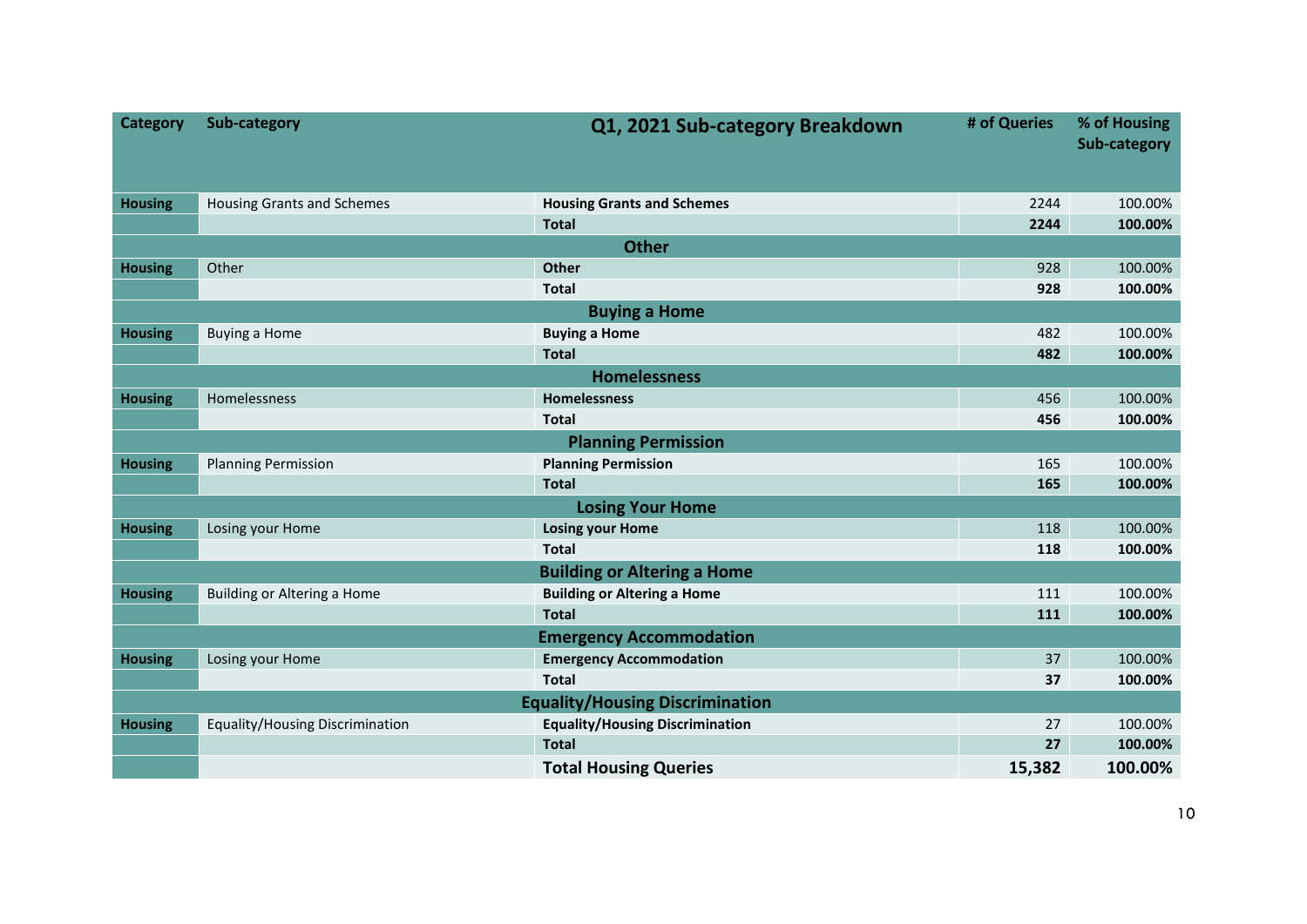**Table 8** sets out the Employment query dataset for Quarter 1, 2021. Query sub-categories are presented in thematic form, as recorded by CISs. The percentages in the right hand column represent the percentage of queries for that sub-category of data collection i.e. the *Leave and Holidays* percentage represents the number of queries recorded as a percentage of the *Employment Rights and Conditions* sub-category.

| Category                                     | Sub-category                            | Q1, 2021 Sub-category Breakdown             | # of Queries | $%$ of<br><b>Employment</b><br>Sub-category |  |  |  |  |
|----------------------------------------------|-----------------------------------------|---------------------------------------------|--------------|---------------------------------------------|--|--|--|--|
|                                              |                                         | <b>Employment Rights and Conditions</b>     |              |                                             |  |  |  |  |
| <b>Employment</b>                            | <b>Employment Rights and Conditions</b> | <b>Leave and Holidays</b>                   | 3676         | 36.65%                                      |  |  |  |  |
| <b>Employment</b>                            | <b>Employment Rights and Conditions</b> | <b>Contracts of Employment</b>              | 1768         | 17.63%                                      |  |  |  |  |
| <b>Employment</b>                            | <b>Employment Rights and Conditions</b> | Other                                       | 1716         | 17.11%                                      |  |  |  |  |
| <b>Employment</b>                            | <b>Employment Rights and Conditions</b> | Pay/Wages                                   | 888          | 8.85%                                       |  |  |  |  |
| <b>Employment</b>                            | <b>Employment Rights and Conditions</b> | Dismissal (unfair, constructive etc.)       | 711          | 7.09%                                       |  |  |  |  |
| <b>Employment</b>                            | <b>Employment Rights and Conditions</b> | <b>Hours of Work</b>                        | 457          | 4.56%                                       |  |  |  |  |
| <b>Employment</b>                            | <b>Employment Rights and Conditions</b> | <b>Notice Period</b>                        | 429          | 4.28%                                       |  |  |  |  |
| <b>Employment</b>                            | <b>Employment Rights and Conditions</b> | <b>Health and Safety</b>                    | 356          | 3.55%                                       |  |  |  |  |
| <b>Employment</b>                            | <b>Employment Rights and Conditions</b> | <b>Garda Vetting</b>                        | 28           | 0.28%                                       |  |  |  |  |
|                                              |                                         | <b>Total</b>                                | 10,029       | 100.00%                                     |  |  |  |  |
| <b>Unemployment and Redundancy</b>           |                                         |                                             |              |                                             |  |  |  |  |
| <b>Employment</b>                            | Unemployment and Redundancy             | <b>Unemployment and Redundancy</b>          | 1511         | 100.00%                                     |  |  |  |  |
|                                              |                                         | <b>Total</b>                                | 1,511        | 100.00%                                     |  |  |  |  |
| Self-Employment                              |                                         |                                             |              |                                             |  |  |  |  |
| <b>Employment</b>                            | Self-employment                         | Self-employment                             | 1002         | 100.00%                                     |  |  |  |  |
|                                              |                                         | <b>Total</b>                                | 1,002        | 100.00%                                     |  |  |  |  |
| <b>Enforcement and Redress</b>               |                                         |                                             |              |                                             |  |  |  |  |
| <b>Employment</b>                            | <b>Enforcement and Redress</b>          | <b>WRC (Workplace Relations Commission)</b> | 972          | 100.00%                                     |  |  |  |  |
|                                              |                                         | <b>Total</b>                                | 972          | 100.00%                                     |  |  |  |  |
| <b>Grievance and Disciplinary Procedures</b> |                                         |                                             |              |                                             |  |  |  |  |
| <b>Employment</b>                            | Grievance and Discipline Procedures     | <b>Grievance and Discipline Procedures</b>  | 505          | 100.00%                                     |  |  |  |  |
|                                              |                                         | <b>Total</b>                                | 505          | 100.00%                                     |  |  |  |  |

#### **Table 8 - Employment Query Breakdown, Q1 2021**